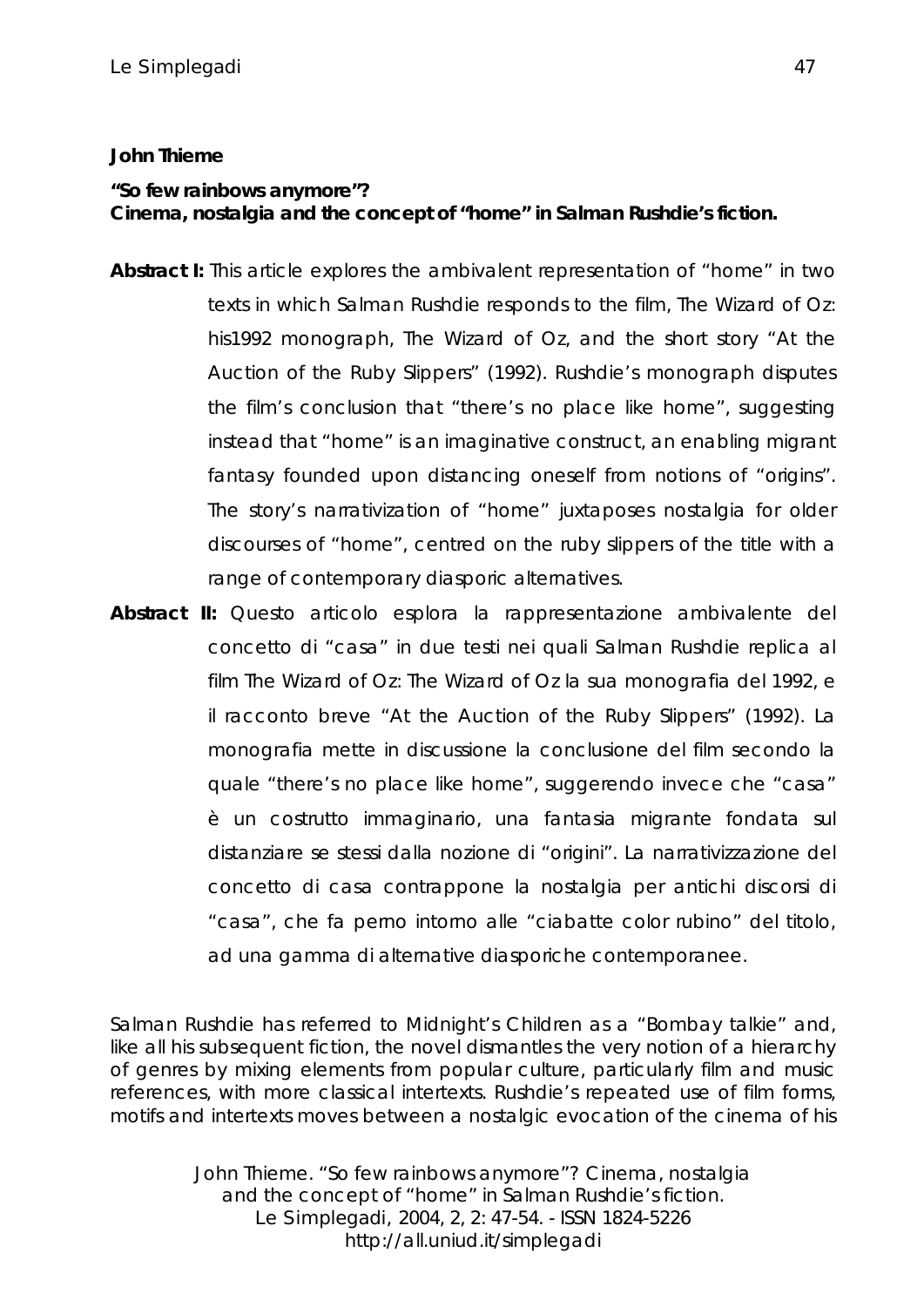youth, particularly classic Hollywood and Bollywood films, as a site for "home" and representations of cinema which problematize the very notion that a place such as "home" can exist. On the one hand, he wistfully associates cinema with childhood innocence and purity (analogues for "home"), on the other he suggests that it moves in the opposite direction, engendering impure, hybrid fantasies, which challenge and frustrate notions of cultural homogeneity and fixity of belonging. This ambivalent reaction to cinema - as a site of Edenic childhood innocence and purity on the one hand and as a site of blasphemous cultural impurity on the other - is common to his representation of both Bollywood and Hollywood, but the main focus of this paper is on the latter. My particular concern is with his response to Victor Fleming's classic Hollywood film, The Wizard of Oz (1939), but I'd like to suggest that, while his comments on the film and particularly its representation of "home" demonstrate a very specific imaginative involvement with both the mode and theme of the Wizard, his reaction to the film can be seen as a metonym for his response to cinema more generally - particularly classic Hollywood films of the conservative "Golden Age" and the period immediately afterwards, and similar Bollywood fantasies.

In his 1992 British Film Institute monograph on The Wizard of Oz, Rushdie records how he wrote his first story in Bombay at the age of ten. Entitled "Over the Rainbow", it was inspired by his boyhood fascination with film fantasy. He says the story "was about a ten-year-old Bombay boy who one day happens upon a rainbow's beginning, a place as elusive as any pot-of-gold end-zone, and as rich in promises". In addition to Fleming's classic film, the story also, as he remembers it in the monograph, was inspired by both Hollywood more generally and by "the playback-singers of the Hindi movies, many of which [he says] make The Wizard of Oz look like kitchen-sink realism" (WO, ibid.). The Wizard wasn't, though, simply the text that inspired Rushdie's first fictional venture. It's also a source-text for much of his subsequent work. In his BFI monograph he records how the green skin of the film's Wicked Witch of the West provided the inspiration for Saleem's dream about the terror-figure of the Widow in Midnight's Children, commenting dryly that this "stream-of-consciousness sequence" fused "the nightmare of Indira Gandhi […] with the equally nightmarish figure of Margaret Hamilton: a coming-together of the Wicked Witches of the East and the West" (WO, p. 33). He says that film helped him to make Haroun and the Sea of Stories a tale that could escape from the "ghetto" of children's fiction to be "of interest to adults as well as children" and that the Wizard was the movie that most helped him to find the "right voice" for Haroun, while [the protagonist] Haroun's companions contain "clear echoes" (WO, p. 18) of Dorothy's friends. And Dorothy's friends on the Yellow Brick Road, the Scarecrow, the Tin Man and the Cowardly Lion reappear in The Moor's Last Sigh in the "surreal stratum" of the company that the narrator, Moor's mother, Aurora, keeps during her phase as Bombay's "nationalists' queen".

So, as Rushdie himself puts it, The Wizard of Oz "made a writer of [him]" (WO, p. 18) at the tender age of ten and it continued to be an important influence on his adult writing, both in terms of the mode he employs - as much a fictive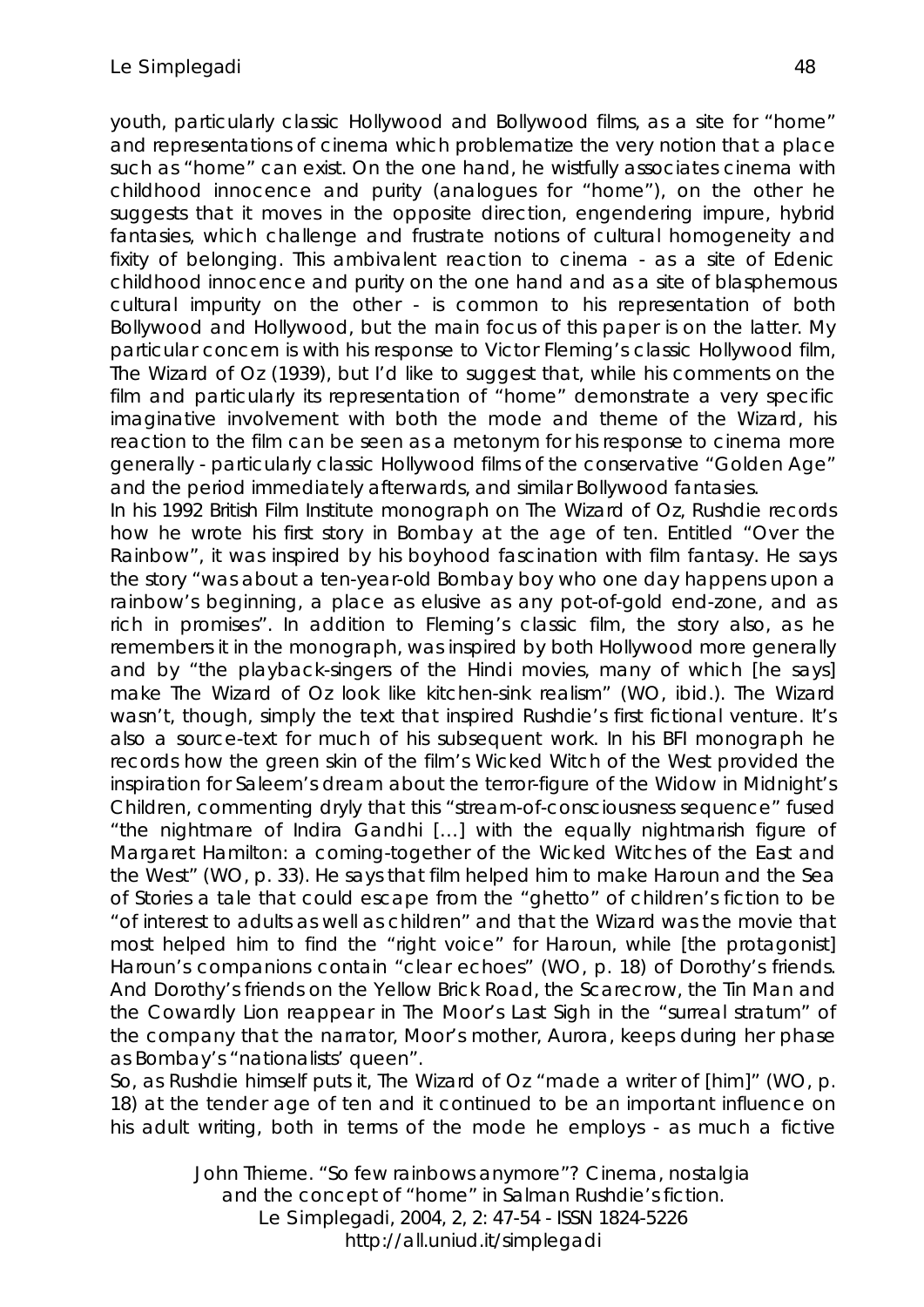equivalent of Fleming's "oddball … live-action cartoon" (WO, p. 11) fantasy, as the variants of surrealism and magic realism that have often been seen as characteristic of his work. Additionally, one of the major themes of the film, the protagonist Dorothy's desire to return to Kansas, is centrally concerned with "home". Rushdie's most obvious engagement with this theme comes in the BFI monograph and his short story "At the Auction of the Ruby Slippers". The story takes its departure-point from the actual sale at auction of a pair of slippers supposed to have been worn by Judy Garland, who played Dorothy, in the film, though more probably those of her larger-footed double (WO, p. 46). The sale of the slippers is displaced in the story from the moment when it actually occurred, in 1970, into a futuristic dystopian world, where the slippers have become the central icons of a surrogate religious cult. In the film they are the portals that will enable Dorothy to return to Kansas from Oz, the magical objects that can initiate movement between different planes of reality. In the story the possibility of purchasing them offers a similar promise: the possibility of escaping from an increasingly troubled and unsettling everyday reality into a fantasy world, where a dream of security and belonging can still flourish. As such they can be seen as a metonym for the quasi-religious power of Hollywood cinema, particularly the films of the classic Golden Age, and for the narrator, who hopes to purchase them at the auction, they very clearly offer the promise of a return "home". It may not go amiss to note that the story was first published, in 1992, at a time when Rushdie was living under the shadow of the fatwa: he admits in the monograph that his own relationship with "home" had undergone a major transformation and confesses that he would have liked to have been able to return "home", a comment that presumably has temporal as well as spatial significance.

Rushdie's discussion of The Wizard of Oz in the BFI monograph foregrounds the film's engagement with what he sees as the archetypal "human dream of leaving, a dream at least as powerful as its countervailing dream of roots" (WO, p. 23; emphasis in original). His analysis of its narrative progression charts Dorothy's being swept up from the "monochrome 'real' world of Kansas" (WO, p. 19), constructed as "home" by the use of "simple, uncomplicated" geometrical shapes, by a tornado, the initial threshold between different planes of reality. The tornado is "twisty, irregular and misshapen", a transformative agent that "wrecks the plain shapes of [the] no-frills life" of home (WO, p. 21). When Dorothy's house lands in Oz, she - and, of course, the film's audiences find themselves in a landscape of bold primary colours that are a correlative of her loss of "home". Oz and Hollywood film fantasy are, then, the surreal alternatives to the drabness of the Depression years and, it would seem, though Rushdie doesn't say this here, the sense of ontological security that Dorothy has known in Kansas. Now she's become an uprooted migrant and the film's visual style makes this seem infinitely preferable.

When Dorothy acquires the magical ruby slippers - again vividly coloured which will enable her to return to Kansas, the central premise seems to be that she's on a quest that will only be complete once she has released her travelling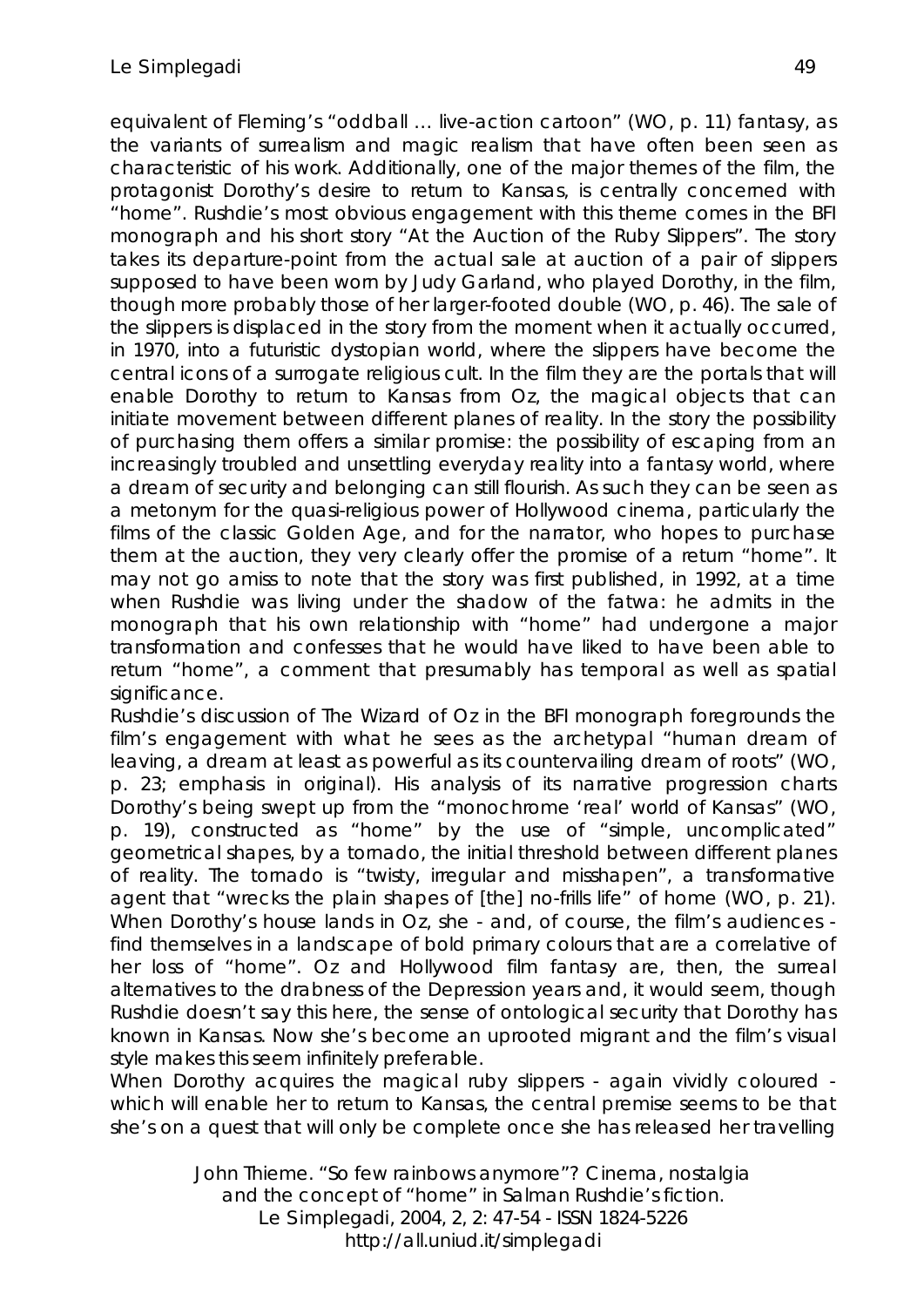companions from their fears and weaknesses and has herself completed the classic mythic pattern of the heroic journey, a journey based around the three stages of separation, initiation and return. Codified by Joseph Campbell in The Hero with a Thousand Faces (1949), it's a pattern which has continued to inform several of the major films of the last thirty years. From the Odyssey onwards, the culmination of such quests supposedly occurs when the protagonist arrives home. The difficulty, where The Wizard of Oz is concerned, at least as Rushdie sees it, is that when Dorothy does finally succeed in returning to Kansas, all the Technicolour magic and fantasy of Oz - and, one might add, the escapism of the Hollywood dream factory more generally - are dispelled in favour of a trite conclusion, which argues that the greyness of Depression Kansas is, after all, preferable! In the final Oz sequence, Dorothy tells the good witch Glinda "If I ever go looking for my heart's desire again, I won't look further than my own back yard" and Glinda tells her that all she needs to do is click the heels of the ruby slippers together three times and think "there's no place like home". And this is where Rushdie parts company with the expressed moral of the film. He comments:

Are we to believe that Dorothy has learned no more on her journey than that she didn't need to make such a journey in the first place? Must we accept that she now accepts the limitations of her home life, and agrees that the things that she doesn't have there are no loss to her? "Is that right?" Well, excuse me, Glinda but is it hell. […] (WO, pp. 56-7; emphasis in original).

Rushdie finds a different morality in the various sequels that Frank Baum wrote to his book, The Wonderful Wizard of Oz (1900), on which the film was based. He argues that as a consequence of these

Oz finally became home; the imagined world became the actual world, as it does for us all, because the truth is that once we have left our childhood places and started out to make up our lives, armed only with what we have and are, we understand that the real secret of the ruby slippers is not that "there's no place like home" […] (WO, p. 57; emphasis in original).

So, according to this line of thinking, "home" is an enabling migrant fantasy founded upon distancing oneself from notions of "origins": not a site of childhood innocence and ontological security, to which one can return, but rather the condition of those who, tortoise-like, carry their homes on their backs and find their sense of belonging in the "imagined world", represented here by the vivid Technicolour of Oz and the license it offered its film-makers and audiences to "go over the rainbow" into a world of "oddball … live-action cartoon" fantasy.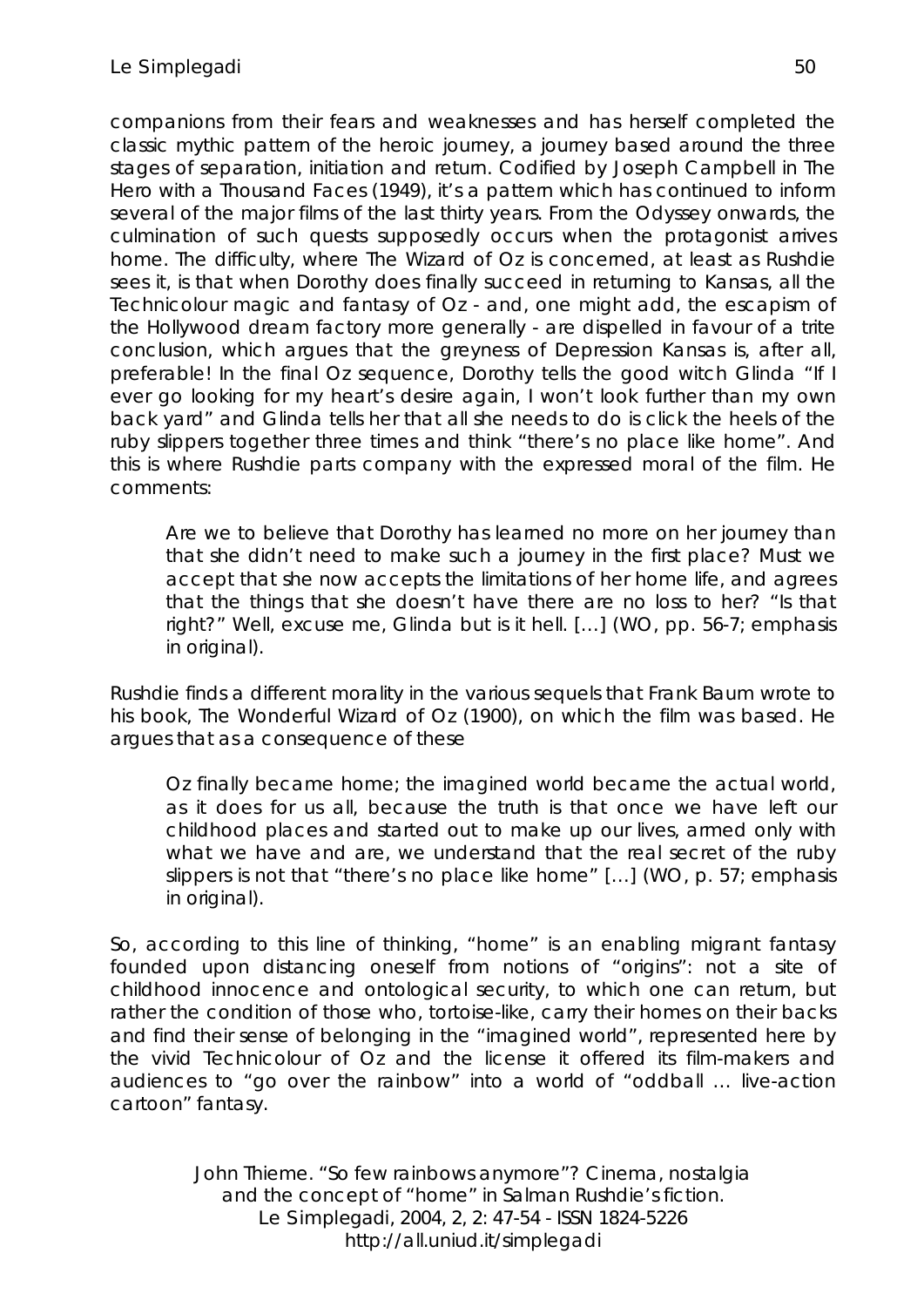"Home" is narrativized in a similar manner in the short story, "At the Auction of the Ruby Slippers", though here the relationship with The Wizard of Oz is more oblique, the style is more elliptical and the intertexts are more varied, sometimes even cryptic. In addition to drawing on discourses of "home" that relate to film, questing and childhood, the story also introduces elements that relate the signifier to a particular form of sexuality and to popular music.

As in much speculative science fiction, a future setting provides a heightened version of the present and the auction of the ruby slippers takes place against the backdrop of a dystopian "post-millennial" society, where few dare to venture out from their bunkers. The auction room itself is a metonym for a late capitalist milieu where "[e]verything" - including the Taj Mahal, the Statue of Liberty, the Alps and the Sphinx - "is for sale" (EW, p. 98); and the narrator comments on the "simplicity" of people's behaviour in this location, where commodity fetishism has reduced the "vast complexity of life" into so many "packaged" lots (EW, p. 99). The people who attend the auction are those who have been lured by the possibility of "encountering the truly miraculous" (EW, p. 90) in the form of the ruby slippers. They include "movie stars", "genre actors", "memorabilia junkies" (EW, p. 88) and, significantly, "[e]xiles, displaced persons of all sorts": "homeless tramps", "political refugees", "deposed monarchs", "orphans" and "untouchables" (EW, pp. 90-93) among them. In short, a range of figures who collectively embody the late twentieth-century predicament of rootlessness and migration. The suggestion is that the slippers are a magical icon that may enable them to effect a "reverse metamorphosis" (EW, p. 92), like Dorothy, and return "home". However, the narrator remains sceptical about this:

"Home" has become such a scattered, damaged, various concept in our present travails. There is so much to yearn for. There are so few rainbows any more. How hard can we expect even a pair of magic shoes to work? They promised to take us home, but are metaphors of homeliness comprehensible to them, are abstractions possible? Are they literalists, or will they permit us to redefine the blessed word? (EW, p. 93; emphasis in original)

Throughout the story religious tropes are associated with the ruby slippers and the narrator is quite explicit that Hollywood iconography has replaced older belief-systems, providing a rare opportunity for an encounter with transcendental signification in "our Nietzschean relativistic universe" (EW, p. 90). So, just like Dorothy in the film, those who attend the auction come in the hope that worship at the shrine of the slippers, albeit through bullet-proof glass and state-of-the art defence systems that electrocute one acolyte, will enable them to return "home", the main difference being that "home" is now more obviously a metaphorical concept.

If Rushdie's story were adhering to the dynamic of the classic heroic quest, where the protagonist's return home resolves all the entanglements of the plot, in a straightforward way, the dénouement would begin with the successful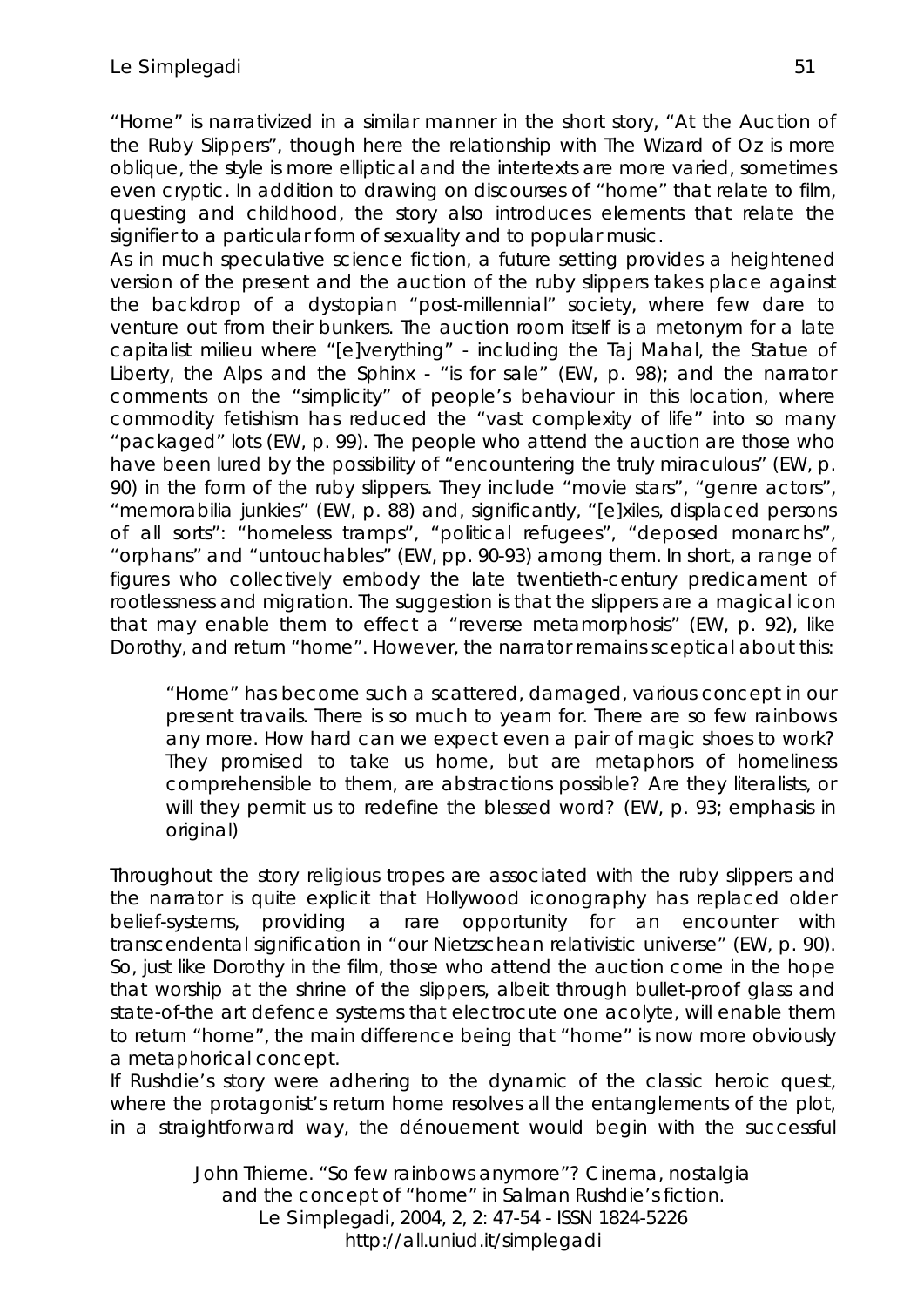purchase of the slippers, the open sesame to the possibility of a return "home". Predictably perhaps, since the story's attitude is at best postmodern pastiche, if not outright parody of the myth of homecoming, just when the climax appears to be approaching, with the slippers about to go under the hammer, Rushdie's narrator digresses into what appears to be another story.

Once again, though, this is concerned with "home". The narrator gives an account of his lovemaking with his cousin, Gale, whose name significantly echoes that of the protagonist of The Wizard - Dorothy's surname is "Gale" and it's a highly appropriate name in the film, since she is propelled from Kansas to Oz by the tornado. In the story the apparent interruption of the movement towards climax is replaced by climax of another kind, as the narrator explains the deep satisfaction he received from Dorothy's "erotic noisiness … she chose to cry out at the moment of penetration: 'Home, boy! Home, baby, yes - you've come home!'" (EW, p. 95).

What are we to make of this apparent digression? On the one hand, it suggests a turning inwards towards lovemaking that is close to home - Gale is his cousin but it also conflates her with Dorothy in the film, suggesting the possibility of a return to a more innocent view of the world, to childhood and innocence as analogues for "home" and as represented in the films of the conservative Golden Age of Hollywood. The ethos of such films, metonymically represented by the slippers, promises escape from the contemporary predicament of migrant displacement and hybridity. This possibility is, of course, swiftly undermined. The narrator records how he came home one day to find Gale betraying him with an escapee from a caveman movie and how he moved out with "his portrait of Gale in the quise of a tornado" (EW, p. 95) and his collection of Pat Boone records - Rushdie doesn't expand on this, but one of Pat Boone's most popular recordings was "I'll Be Home". Subsequently he has tried to imagine their "continuing life together in an alternative universe devoid of apemen" (EW, p. 96), but the loss of her to this transgressive hybrid figure has not only ruined the relationship, but also rendered any possibility of his returning "home" through such a relationship.

More recently, he says, he has caught a glimpse of Gale in a bar, watching images of a spaceman stranded on Mars, a character who like Dorothy in the film longs to return to the "real" world of earth, but for whom no such return is possible. Again Rushdie introduces film and pop song intertexts to foreground his predicament: the spaceman is likened to Hal, the "dying computer" (EW, p. 97) in Kubrick's 2001: A Space Odyssey and seen singing "Swanee", "Show Me the Way to Go Home" and various songs from The Wizard of Oz. These intertexts, I'd suggest, function as more than incidental counterpoint. They summon up the mood of an era when American discourses of "home" still carried force, an era when it was possible to believe in "home". Moved by the image of the stranded spaceman, the narrator has resolved to buy the slippers, offer them to Gale, who he feels may say he can use them to rescue the spaceman and bring him back to earth.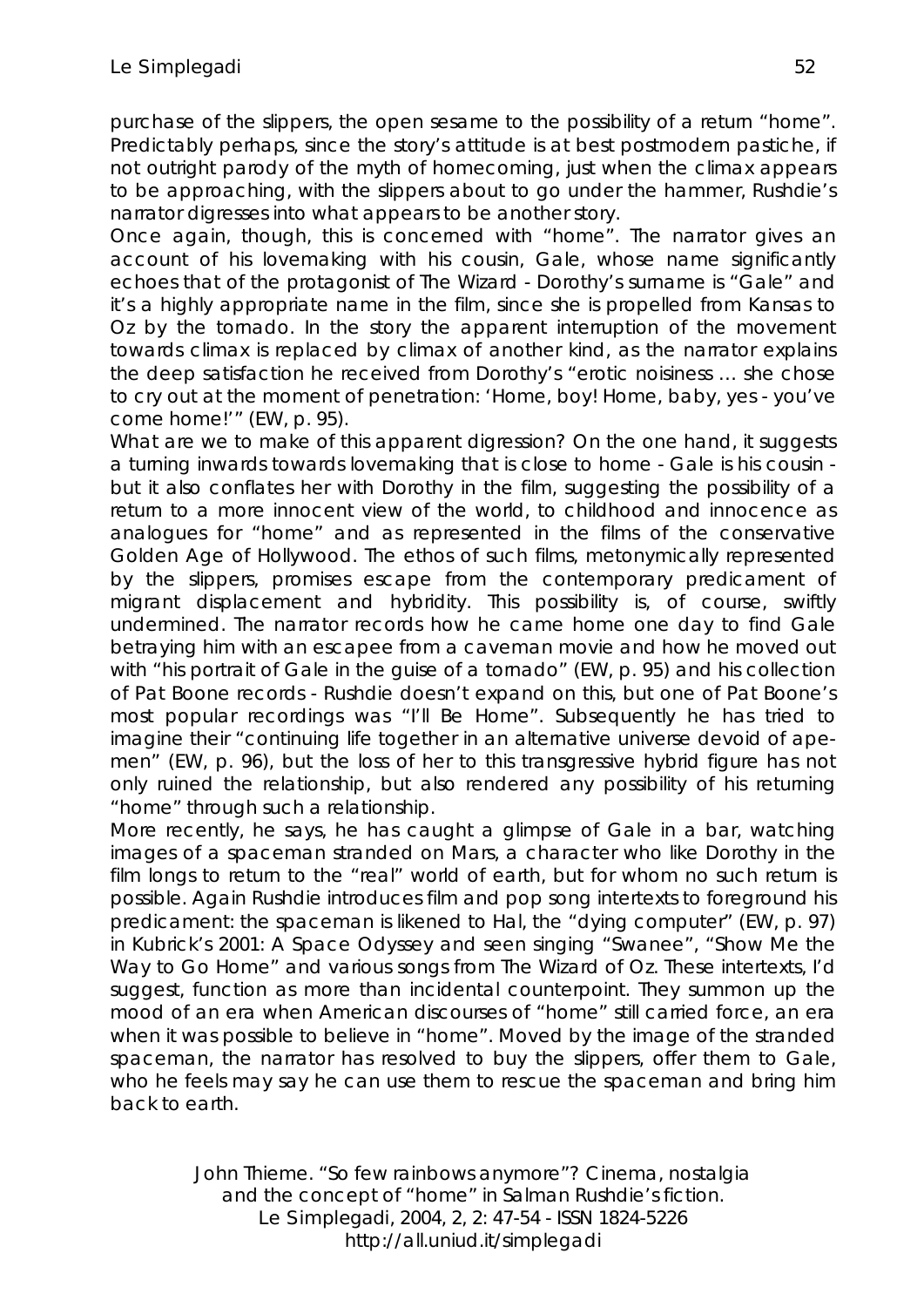The story returns to the Saleroom, with the narrator employing a heroic analogy, as he describes himself as "doing battle with an invisible world of demons and ghosts [absentee bidders]" for the prize of "my lady's hand" (EW, p. 101). Such mythologizing and the promise of narrative completion that accompanies it are, however, once again undermined. As the bidding reaches its climax, the narrator feels that, like the spaceman, he has become "detached from the earth". With the "ultimate goal" approaching, he crosses a "delirious frontier" (EW, p. 102) and realizes that his desire for the slippers, Gale and "home" is a dangerous fiction; and there is a complete reversal of the heroic quest pattern, as he leaves the auction liberated from his desire for Gale and the correlate of "home" that she represents. The story ends with his talking of another auction, where royal lineages and canine and feline pedigrees will be sold, offering everybody the opportunity to be "a blue-blood" (EW, p. 103). It's a coda that ironically underscores the main thrust of the story, which has suggested the futility of questing for "pure", non-mongrel identities as sites of "home".

At the same time, though, the predicament of the stranded spaceman and the displaced people who come to the Saleroom is in marked contrast to the colour and vibrancy of the world of Oz in Fleming's film and the nostalgia Rushdie evinces for such cinema - and its Bollywood equivalents - in his Wizard of Oz monograph. The story involves an element of progression in that the narrator emancipates himself from his obsession with "home" at the end, but its structure is primarily concerned with dismantling beliefs in the efficacy of originary beliefsystems rather than stressing the positive benefits of "an empowering condition of hybridity". In narrative terms its postmodernist resistance to closure enacts a similar politics. The narrator comes to realize the danger of "fictions" and his own fictionalizing has been centrally concerned with narratives of "home", and the story frustrates any possibility of completing a traditional heroic quest and returning "home". Long before George Lucas, Steven Spielberg and other filmmakers of their generation seized upon Campbell's account of the heroic quest, The Wizard of Oz had structured its story around the pattern of separation, initiation and return. Rushdie, however, is clearly sceptical about the universal valency of such a myth and its privileging of settled and originary notions of "home", as it were replacing its emphasis on the archetypal nature of myths with the Barthean view that mythologies are socially constructed. In his hands "home" becomes a slippery and elusive concept. The story never deals with the provenance of the ruby slippers, but the monograph suggests that the pair sold at auction in 1970 were at best palimpsests of those that Garland wore in the film and perhaps no more than oversized surrogates. The monograph concludes by suggesting that "there is no longer any such place as home: except of course, for the home we make, or the homes that are made for us, in Oz, which is anywhere, and everywhere, except the place from which we began" (WO, p. 57; emphasis in original). "Home", conceived in this way, is a positive diasporic fantasy that offers a form of solace in the face of the knowledge that "you can't go home again". But Rushdie's ambivalence remains. The story's use of the slippers as a central trope for the process of "reverse transformation" that